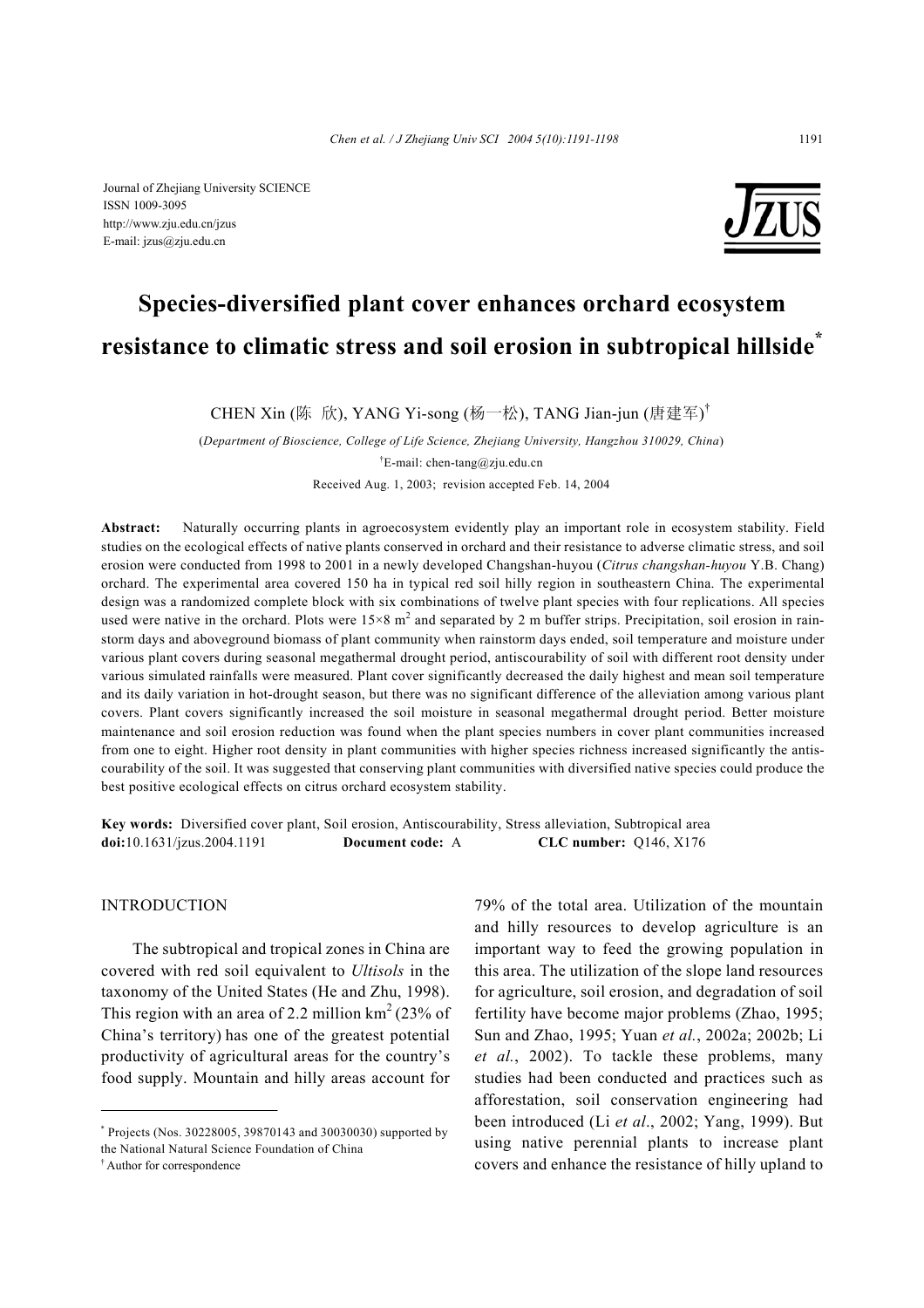soil erosion and climatic stress was less frequently practiced.

Many native perennial plants had been viewed as agroecosystems weeds that adversely influence the growth and yield of target crops. Herbicides, mechanical control and manual hoeing are commonly used to control these plants. But these controlling methods may lead to environmental pollution, simplification of plant biodiversity and serious soil erosion (Buhler *et al*., 2000; Chen *et al.*, 1999). Recent studies showed that native perennial plants evidently play an important role in maintaining the ecological equilibrium of agroecosystems. Attempts to more effectively manage native perennials to increase biodiversity in the agricultural landscapes and provide positive ecological functions in agroforestry ecosystems had been attracting more attention from governments, the public and scientists (Altieri, 1999; Buhler *et al*., 2000; Chen *et al*., 2000; 2002a; 2002b; 2004; Lagerlof and Wallin, 1993; Risch, 1983; Wyss, 1996).

However, the ability of native perennial plant communities to alleviate the stress of seasonal megathermal drought and reduce soil erosion in the rainy season is still poorly known. This study demonstrates the possibility of using native plant communities with various species number to reduce the soil erosion in orchards and to alleviate the stress of seasonal megathermal drought. A native plant management strategy for subtropical orchards is also presented.

## MATERIALS AND METHODS

# **Experimental site description and experimental design**

The experiments were conducted in a citrus orchard that was newly developed in October of 1998−December of 2001. The about 150 ha experimental site was located in a typical red soil hilly region in Changshan County of Zhejiang Province in eastern China (28°54′N, 118°30′E). Trees of Changshan-huyou (*Citrus changshan-huyou* Y.B., Chang) (Zhang, 1991) were transplanted in 1997 to a 4 m×3 m plot with only about 10% ground vegetation cover. The soil had a clay texture with 70.50% clay, 10.63% silt, 18.79% sand and pH of 5.4. The soil had 44.32±5.16 mg/kg extractable N, 9.27±0.78 mg/kg extractable P, and 54.6±5.34 mg/kg extractable K. The native perennial plant species that are common in this area are species in the families of Gramineae, Leguminosae, Asteraceae, Polygonaceae, Lamiaceae, Euphorbriaceae, Violaceae, Molluginaceae, Ranunculaceae, Primulaceae, Brasssicaceae, Cyperaceae, and Amaranthaceae.

Twelve common native annual and perennial species found in the orchard were selected for the experiment. The criteria used for the selection included carbon and nitrogen fixation, growth duration, root type, shoot character and arbuscular mycorrhizal fungi (AMF) colonization. The characteristics of the selected species are given in Table 1. By

| <b>Species</b>                              | Height     | Root   | Growth        | Nitrogen | Mycorrhizal  |
|---------------------------------------------|------------|--------|---------------|----------|--------------|
|                                             | (cm)       | system | duration      | fixation | colonization |
| <i>Artemisia argyi</i> Levl. et Vant.       | $30 - 50$  | T      | Mar.-Oct.     | $N-L$    | Light        |
| <i>Conyza canadensis</i> (L.) Cronq.        | $50 - 100$ | T      | $Apr.-Oct.$   | $N-L$    | Moderate     |
| Digitaria ciliaris (Retx.) Koel.            | $30 - 80$  | F      | $Apr. -Oct.$  | $N-L$    | Light        |
| <i>Eragrostis pilosa</i> (Linn.) Beauv.     | $20 - 50$  | F      | $Mar$ – $Oct$ | $N-L$    | Heavy        |
| Euphorbia supine Raf.                       | $5 - 20$   | T      | $Mar$ – $Oct$ | $N-L$    | Light        |
| Gnaphalium affine D.Don                     | $10 - 30$  | T      | $Now - Jun$   | $N-L$    | Moderate     |
| <i>Kummerowia striata</i> (Thunb.) Schindl. | $5 - 20$   | T      | Mar.-Oct.     | L        | Heavy        |
| Oxalis corniculata L.                       | $5 - 15$   | F      | Perennial     | $N-L$    | Heavy        |
| <i>Phyllanthus urinaria</i> L.              | $10 - 30$  | T      | $Mar$ – $Oct$ | $N-L$    | Light        |
| Poa annua L                                 | $8 - 30$   | F      | Nov.-May      | $N-L$    | Heavy        |
| Trifolium repens L.                         | $5 - 15$   | F      | Perennial     | L        | Moderate     |
| Vicia hirsuta (Linn.) S.E.Gray              | $10 - 30$  | F      | $Nov. - May$  | L        | Heavy        |

**Table 1 Characteristics of plant species used in the experiment** 

T: Tap root system; F: fibrous system; L: leguminous species; N-L: non-leguminous species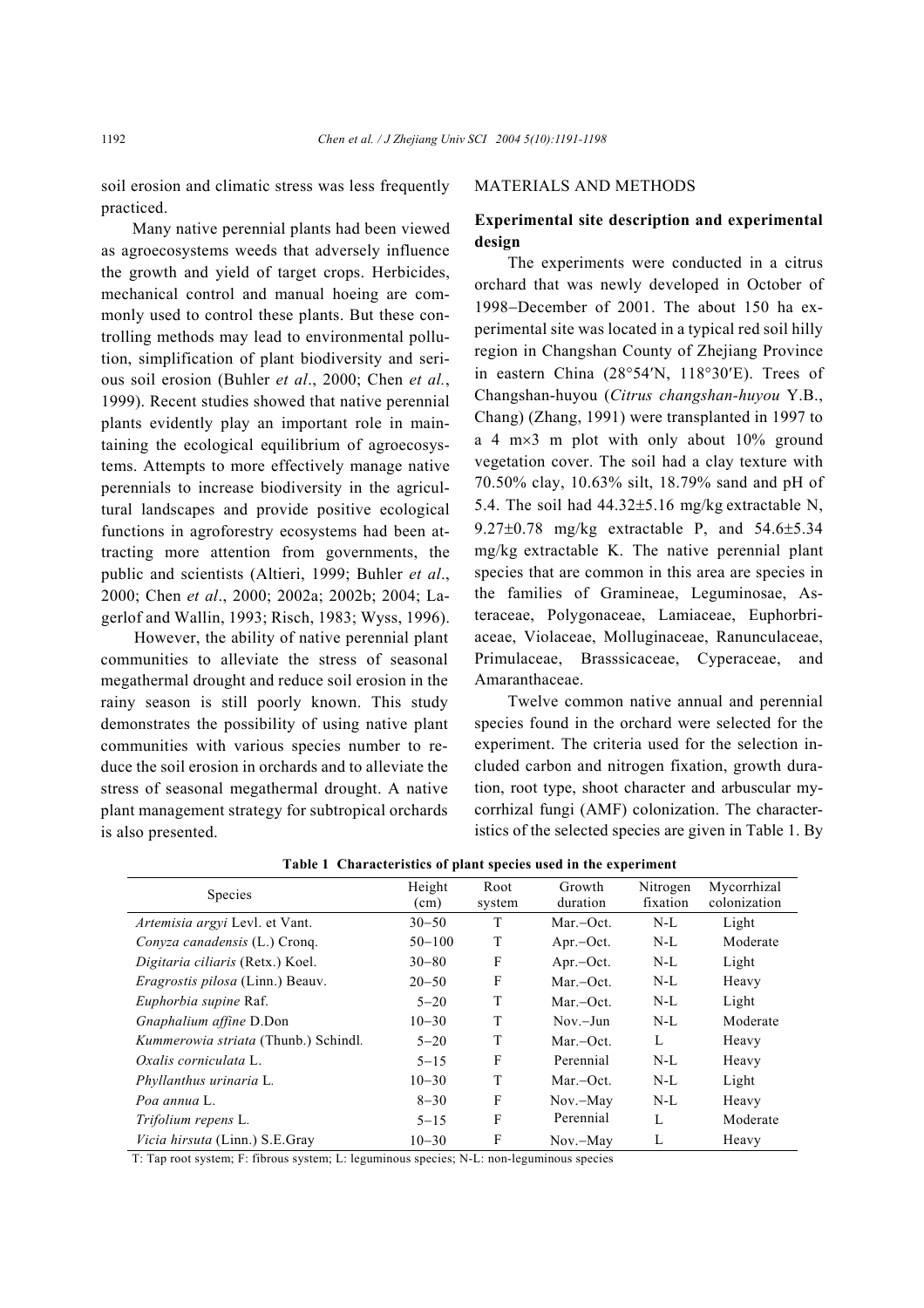using these twelve species, six native plant communities were formed to represent the commonly existing native communities found in local citrus orchards. Plant combinations were based on the characteristics of species (Table 2). Except treatment  $T_1$  and  $T_2$ , each combination was comprised of annual and biennial species that co-existed temporarily in the spring and early summer.

The experimental design was a randomized complete block with 6 treatments (0, 1, 2, 4, 8, 12 species combinations) and 4 replications. Plot size was 15 m×8 m and separated by 2 m-wide bare buffer strips. Seed mixtures were sown and covered with soil by hand in each October of 1998−2000. Similar plant densities (about 1500 seedlings per plot) were achieved by thinning once seeds had germinated. Seeds germinated and plant died naturally based on their life cycle. Any other annual or biennial species that appeared in the plots were removed. At the end of each October of 1999−2001, plants and their residues were plowed back into the soil.

## **Measurement**

Soil erosion was determined in 1999 and 2000. Soil temperature, moisture, soil antiscourability and root density, plant biomass aboveground at the end of rainy season, root biomass and rootlet numbers were measured in 2001.

(1) Rainfall and soil erosion

A small weather station consisting of an automatic siphoned pluviograph and a class *A* pan evaporation tank, a chart-recording hygrothermograph located near the plots was used to monitor precipitation, temperature, relative humidity and evaporation.

The position soil core  $^{151}$ Eu (Europium) tracer method was adopted to determine soil erosion (Tian *et al*., 1992; Yang *et al*., 1999) during rainy season in 1999 and 2000. Each tracing soil core was 10 cm in diameter and 10 cm in height. Ten tracing soil cores, mixture of 10 mg Eu and  $1.5$  g  $SiO<sub>2</sub>$  with soil were placed in each experimental plot one month before the rainy season began (at the end of May). Soil samples were collected from the tracing soil cores when the rainy season ended in late July. Soil samples were dried at 105 °C for 24 h and ground with a grinder. Eu concentration was determined with a Neutron Activation Analysis (INAA) instrument equipped with a coaxial germanium detector, pulse counter and preprogrammed computer system (Yang, 1999). Soil erosion was calculated by the changes of Eu concentration in soil core (Yang *et al*., 1999).

(2) Soil temperature and moisture measurement

Soil temperature and moisture were tested in 2001. Temperature of soil surface and 5 cm depth was monitored by thermometer installed on soil surface and at soil layer of 5 cm depth during hot-dry season (from end of July to end of August). Soil temperature was recorded manually at 2-hr intervals during 6:00−20:00 of each measuring day. In this experiment the temperature at 14:00 was considered to be the daily maximum high temperature and the average of temperature measured in 8 time phases in a day was defined as daily mean temperature. Soil moisture at 5 cm depth in the soil was measured at 14:00 each day by using MPM-160 hygrostat during hot-dry season (from end of July to

| Treatment      | Treatment description                                                                                                                                                                                                                                                                 |
|----------------|---------------------------------------------------------------------------------------------------------------------------------------------------------------------------------------------------------------------------------------------------------------------------------------|
| $T_{1}$        | Weeds were manually removed. Soil remained bare during the experiment                                                                                                                                                                                                                 |
| T <sub>2</sub> | One species ( <i>Kummerowia striata</i> ) between citrus tree rows                                                                                                                                                                                                                    |
| T3             | Two species ( <i>Kummerowia striata</i> and <i>Poa annua</i> ) mixture between tree rows                                                                                                                                                                                              |
| $T_{4}$        | Four species (Kummerowia striata, Poa annua, Eragrostis pilosa and Trifolium repens) mixture<br>between tree rows                                                                                                                                                                     |
| $T_5$          | Eight species (Kummerowia striata, Poa annua, Trifolium repens, Eragrostis pilosa, Euphorbia<br>supina, Vicia hirsuta, Gnaphalium affine and Oxalis corniculata) mixture between tree rows                                                                                            |
| $T_6$          | Twelve weed species (Kummerowia striata, Poa annua, Trifolium repens, Eragrostis pilosa, Eu-<br>phorbia supina, Vicia hirsuta, Gnaphalium affine, Oxalis corniculata, Conyza canadensis, Ar-<br>temisia argyi, Digitaria ciliaris and Phyllanthus urinaria) mixture between tree rows |

**Table 2 Plant species combinations in the experiments**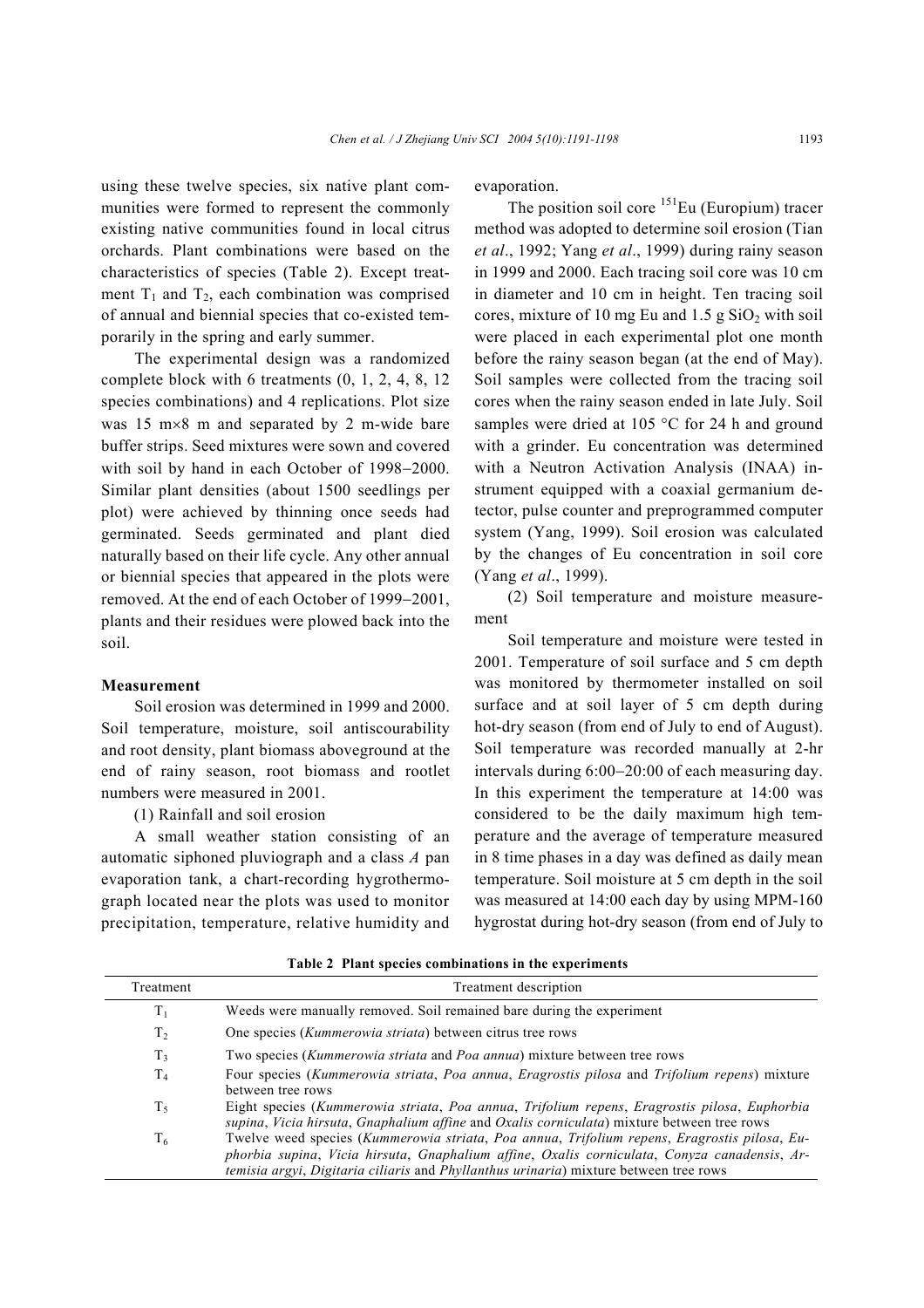end of August).

(3) Measurement of aboveground biomass

Aboveground biomass of various plant communities was determined after the rainy season ended around July 20 of 2001. Three samples with an area of 1  $m<sup>2</sup>$  were taken from each plot. The aboveground plant biomass of each weed species was separated, dried and weighed.

(4) Soil antiscourability, rootlet number and biomass

A modified method, described by Li *et al.* (1993), was adopted to determine soil antiscourability. The inclining gradient of the scouring sulcate, used for determining antiscourability was 15°. Three  $20 \times 20 \times 10$  cm<sup>3</sup> soil quadrates were collected in each plot in late August. The soil quadrates of plants above ground were removed and scoured under three simulating rainfall events with intensities 60 mm/h, 120 mm/h, and 180 mm/h respectively. Each simulating scour event lasted 13 minutes. Soil antiscourability was expressed as soil loss in one minute.

Root number and biomass was determined when the antiscourability determination was finished. All roots in every quadrate were washed from the soil. Number of rootlet (diameter of root <1 mm) was counted. Root biomass was measured after being dried at 80 °C for 48 h.

(5) Data analysis

All the experimental data were analyzed using the general linear model (GML) in SPSS version 10.0 for factorial analyses and one-way analysis of variance (ANOVA). Least significant difference (LSD) at 5% and 1% confidence levels were used for comparisons of treatments.

## RESULTS

## **Soil erosion in rainy season**

The precipitation at the experimental site during the rainy months of late June to late July was 441.6 mm and 417.4 mm in 1999 and 2000 respectively. Cover plant communities with various species numbers had significant effects on soil erosion during rainy season (Table 3). Soil erosion decreased significantly as the species number increased up to 8 and 4 species in 1999 and 2000 respectively, but no significant difference of soil erosion was found between the treatments with 8 species and 12 species in both 1999 and 2000.

#### **Soil temperature and moisture in hot-dry season**

Soil temperature at both soil surface and 5 cm depth was significant higher in the treatment without plant cover than the treatments covered with plants during time phase of 10:00−16:00 in a day, but there was no significant difference among the treatments with various species numbers (Fig.1).

The soil moisture at 5 cm depth measured at 14:00 in a day during the middle June to middle July was significant higher under the plant cover treatments than under the bare soil. Soil moisture increased significantly as species number increased from 0 to 8 species, but no difference was found between the treatments with 8 species and 12 species (Table 4).

## **Soil antiscourability**

Plant species numbers had significant effects on soil antiscourability under simulating rainfall intensities of 60 mm/h, 120 mm/h and 180 mm/h

1999 2000 Species number  $\frac{P}{\text{Mean}}$   $P \le 0.05$   $P \le 0.01$  *SE* **Mean**  $P \le 0.05$   $P \le 0.01$  *SE* 0 35.74 a A 1.66 32.31 a A 2.57 1 17.40 b B 1.17 16.03 b B 0.56 2 9.03 c C 1.69 7.03 c C 1.11 4 6.93 cd C 0.63 4.89 c C 0.97 8 5.14 d C 0.47 4.78 c C 0.34 12 4.74 d C 0.45 4.63 c C 0.55

**Table 3 Soil erosion during the rainy season of middle of June to middle of July (kg/ha**⋅**month)** 

\* Treatments with the same letter in a column are not significantly different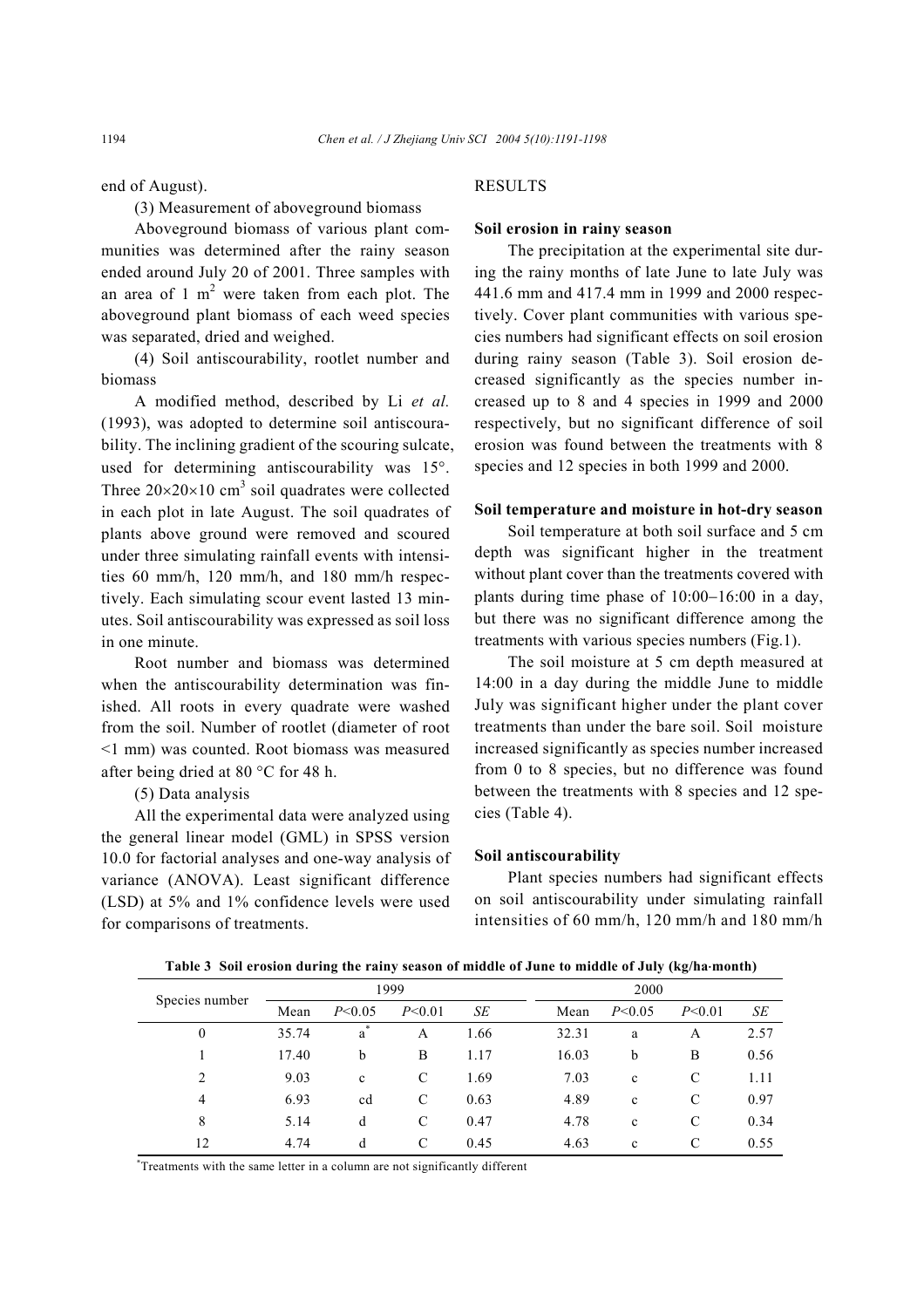| Species number |             | Significant $F$ test |        |      |
|----------------|-------------|----------------------|--------|------|
|                | Mean $(\%)$ | F<0.05               | F<0.01 | SЕ   |
| $\mathbf{0}$   | 5.29        | a                    | A      | 0.56 |
|                | 10.65       | b                    | B      | 0.46 |
| $\mathfrak{D}$ | 15.57       | $\mathbf c$          | C      | 0.25 |
| $\overline{4}$ | 17.05       | d                    | CD     | 0.21 |
| 8              | 19.43       | e                    | D      | 0.75 |
| 12             | 19.55       | e                    |        | 0.51 |

**Table 4 Soil moisture at 5 cm depth under different treatments** 

\* Treatments with the same letter in a column are not significantly different



**Fig.1 Changes of soil temperature in a day under different treatments. Values are mean**±*SE*

(a) temperature at surface soil; (b) temperature at 5 cm depth of soil

(Fig.2). Soil loss decreased significantly as species number increased from 0 species to 4 species, but no difference was found between 8 species and 12 species.

#### **Root density and root biomass**

Both root biomass and numbers of rootlet (<1



**Fig.2 Soil antiscourability under simulated rainfall intensities** 

mm) increased significantly as the species numbers increased from 0 to 8, but there was no significant difference between 8 species and 12 (Table 5).

## **Correlation of root density and antiscourability**

Data analysis showed that the total root biomass correlated with soil erosion under simulating rainfalls of 60 mm/h (*r*=–0.9918, *P*<0.01), 120 mm/h (*r*=–0.9861, *P*<0.01) and 180 mm/h (*r*=–0.9837, *P*<0.01) respectively. A significant negative correlation was also found between the rootlet numbers and soil erosion under these three simulating rainfalls 60 mm/h (*r*=–0.9810, *P*<0.01), 120 mm/h (*r*=–0.9837, *P*<0.01) and 180 mm/h (*r*=–0.9784, *P*<0.01).

## **Correlation of shoot biomass and soil temperature and moisture in hot-dry season**

The results showed that the biomass aboveground increased significantly when the number of species increased from single species  $(T_2)$  to twelve species  $(T_6)$ . Treatments with higher aboveground biomass had lower soil temperatures and higher soil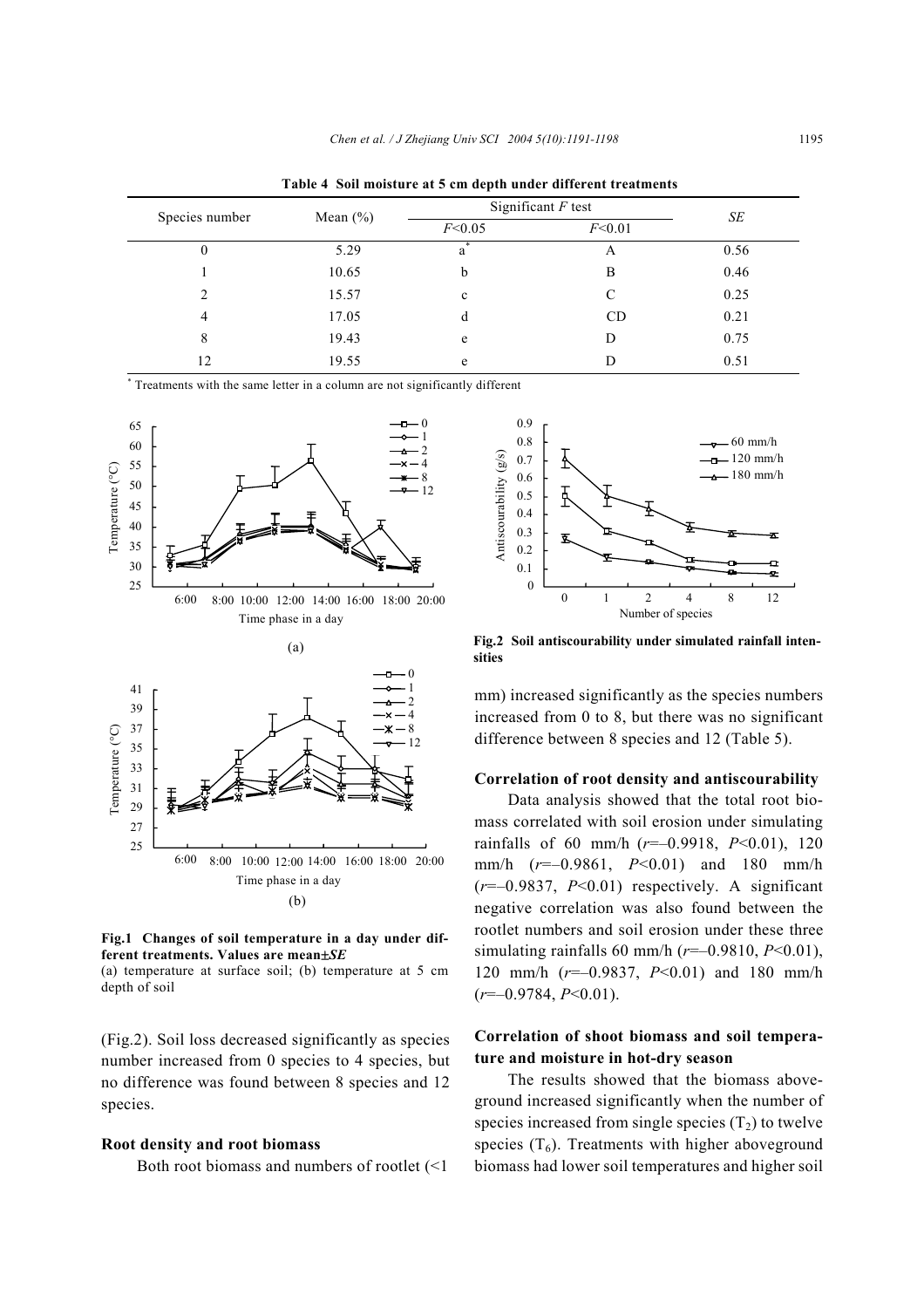moisture (Table 6). The correlation between aboveground biomass and daily mean surface soil temperature, soil moisture at 5 cm depth were –0.9351 (*P*<0.01), –0.9517 (*P*<0.01), 0.9551 (*P*<0.01) and 0.9621 (*P*<0.01) respectively.

## **DISCUSSION**

# **Diversity of cover plant species and orchard ecosystem resistance to climatic stress and soil erosion**

Experiments have provided convincing demonstration of the effects of species richness on productivity and soil nitrogen concentration (Hooper and Vitousek, 1997; Tilman *et al*., 1997). It was also well documented that cover plants (crops) can influence soil properties, soil aggregation and soil erosion (Gomez *et al*., 2003; Wright *et al*., 2003; Sainju *et al*., 2003). The present study indicated that the remaining native plant species covering the soil between fruit trees in orchard could alleviate the stress of high temperature and drought during hot-dry season. Density of rootlets, root biomass and root characteristics can reduce soil erosion (Gyssels and Poesen, 2003). Our experiment showed that

increasing the number of species from 0 to 4 species could reduce soil erosion and increase soil antiscourability significantly. These effects were mainly due to the enhancement of rootlets (<1 mm) with increasing species numbers (Table 5) and the characteristics of root systems of different species. The species used in this experiment deployed their roots in different regions of the soil profile (Table 1). Shallow root species that deployed their roots mainly in the topsoil contributed to the reduction of soil erosion during rainy season. The increased root density with increasing species numbers contributed to enhanced antiscourability.

# **Necessity of diversity cover plant species conservation in subtropical hilly upland agroecosystem**

How many species should be kept in an ecosystem to maintain the highest primary production or ecosystem stability had been of concern recently (McCan, 2000). Experiments of showed that net primary production and nutrient retention in an ecosystem increases as the number of plant species increases (Hooper and Vitousek, 1997). Agronomists found that crop production increased with crop species richness within 4−5 species in the agr-

| Species number | Root weight $(g/dm^3)$ |      | Rootlets (diameter of root < 1 mm) (number/dm <sup>3</sup> ) |       |  |
|----------------|------------------------|------|--------------------------------------------------------------|-------|--|
|                | Mean                   | SЕ   | Mean                                                         | SE    |  |
| 0              | 0.28a                  | 0.02 | 13.14a                                                       | 1.68  |  |
|                | 3.89b                  | 0.21 | 392.13b                                                      | 11.62 |  |
| 2              | 4.28c                  | 0.21 | 541.58c                                                      | 11.66 |  |
| 4              | 5.19d                  | 0.15 | 603.75d                                                      | 16.07 |  |
| 8              | 5.70d                  | 0.16 | 628.19d                                                      | 17.41 |  |
| 12             | 5.83d                  | 0.10 | 632.84d                                                      | 18.50 |  |

**Table 5 Root biomass and rootlet numbers under different treatments** 

| Table 6 Aboveground biomass and micro-climatic factors during the hot-dry season in 2001 |  |  |  |  |  |
|------------------------------------------------------------------------------------------|--|--|--|--|--|
|                                                                                          |  |  |  |  |  |

| Species<br>number | Aboveground biomass<br>of weed community<br>$(g/m^2)$ | Daily mean<br>surface soil<br>temperature | Extreme high tem-<br>perature of surface<br>soil | Daily temperature<br>range $(CV, %)$ | Soil moisture at<br>5 cm depth |
|-------------------|-------------------------------------------------------|-------------------------------------------|--------------------------------------------------|--------------------------------------|--------------------------------|
| 0                 | $\Omega$                                              | 40.99                                     | 56.6                                             | 25.44                                | 5.31                           |
|                   | 388.88±34.9441                                        | 34.39                                     | 40.1                                             | 13.42                                | 10.65                          |
| 2                 | 554.21±20.2789                                        | 33.96                                     | 39.8                                             | 12.94                                | 15.57                          |
| $\overline{4}$    | 594.56±31.9148                                        | 33.76                                     | 38.9                                             | 12.24                                | 17.05                          |
| 8                 | $603.75 \pm 26.6853$                                  | 33.58                                     | 39.0                                             | 12.08                                | 19.43                          |
| 12                | 638.42±24.9109                                        | 34.66                                     | 39.1                                             | 12.70                                | 19.55                          |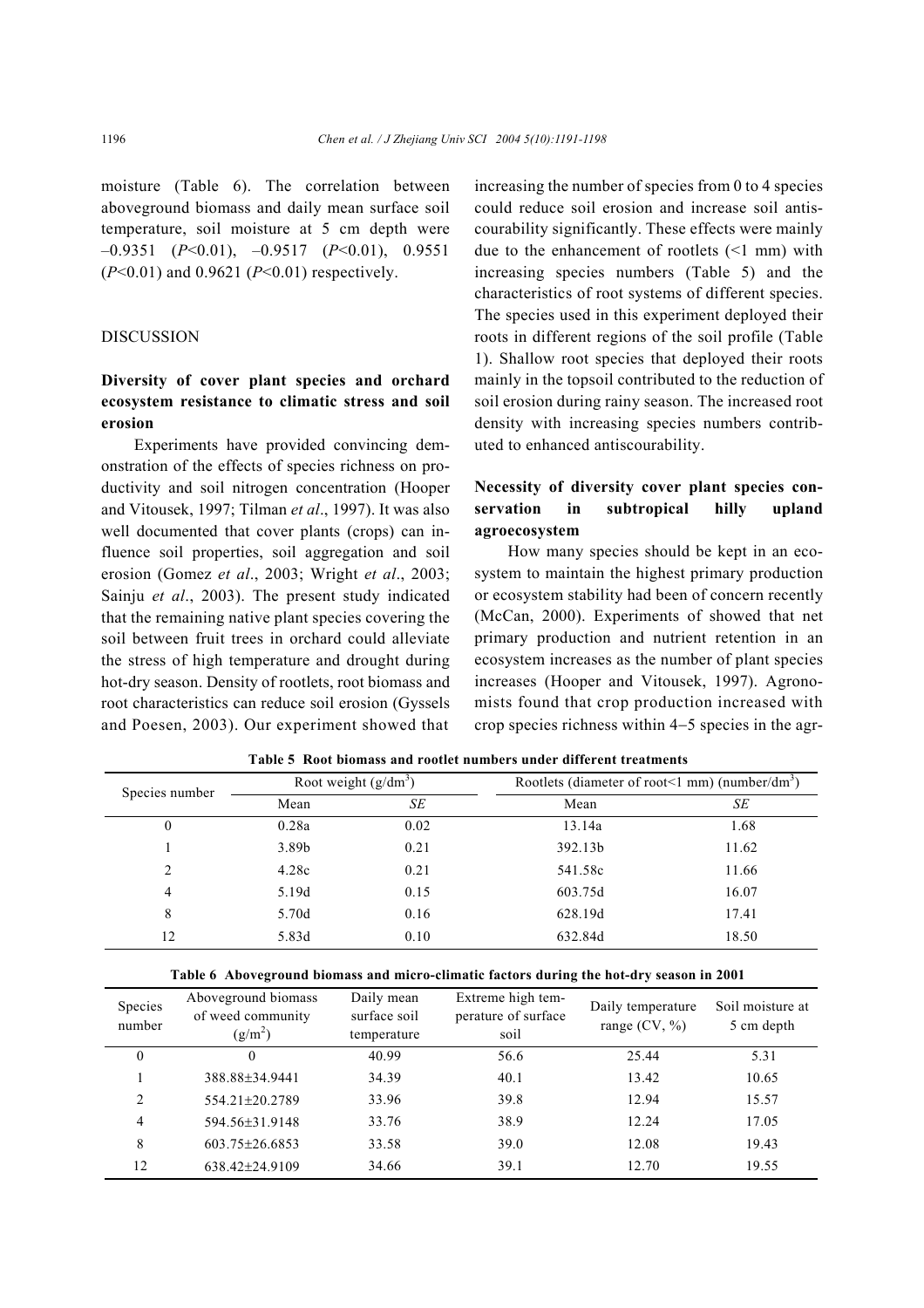icultural system (Cai, 2000). Results from our experiment indicated that there were two patterns for the response of orchard ecosystem resistance to adverse conditions with the changes of plant species richness and composition. Soil temperature and soil moisture during the hot-dry period of July, plant coverage (aboveground biomass of the plant community as an indicator in this study) explained more of the variation than did the number of species present. For soil erosion in rainy season, plant species numbers played an important role in soil conservation.

The effects of differences in community composition are widely recognized in intercropping and agroforestry (Vandermeer, 1990). To improve total yield, much time and expense were invested in finding species or genetic varieties that can be combined to create more diverse agroecosystems (Pimm, 1997; Zhu *et al*., 2000). Native plants that may have been managed as weeds in the past may actually be used to diversify agricultural systems (Altieri, 1999; Moore, 2000; Wyss, 1996). Our experiment suggested that the conserved native plant species could be considered as an important approach to stability in the newly developed orchard where coverage of cultured plants was lower and significant amounts of bare soil are exposed. Soil loss was reduced by the presence of a ground cover plant community. However, some cover plant species are often seen as negatively reducing the growth of the cultivated crops (Chen *et al*., 2003). Our preliminary experiment showed that the growth of young trees was influenced significantly by some weed species, for example, the fruit plant height and canopy width in the plots maintaining *Artemisia argyi*, *Conyza canadensis* and *Digitaria ciliaris* were significantly lower than that maintaining other species (Chen *et al*., 2003). Therefore, aggressive species should be avoided when weeds were maintained in agroecosystem.

## CONCLUSION

The present field study confirmed that establishing a cover plant system between tree rows in a *Changshan-huyou* orchard in the subtropical hilly red soil area of eastern China enhances the resistance of the agroforestry ecosystem to adverse temperatures during the hot-dry season, and reduced soil erosion during rainy season. Compared to the bare plant-free treatment, the treatments with cover plants reduced significantly the daily mean temperature and daily temperature variation. The buffering effect of plant conservation on the daily maximum temperature both on the surface soil and at 5 cm depth of soil was obvious with the effects dampening with depth. Plant community conservation also resulted in higher soil moisture maintenance. Biomass above-ground of the plant community was the key to soil temperature buffering and soil moisture maintenance. Surface soil erosion was likely reduced by higher aboveground biomass rather than the number of species in the plant community. Soil antiscourability was strengthened significantly by the root biomass and rootlet density. This study suggests that a plant community of at least 4 species will provide the benefits of enhanced ecosystem stability while not reducing the growth and productivity of the featured crop trees.

#### **References**

- Altieri, M.A., 1999. The ecological role of biodiversity in agroecosystems. *Agriculture, Ecosystem and Environment*, **74**:19-31.
- Buhler, D.D., Liebaman, M., Obrycki, J.J., 2000. Theoretical and practical challenges to an IPM approach to weed management. *Weed Science*, **48**:274-280.
- Cai, X.M., 2000. Ecosystem Ecology. Science Press, Beijing, China, p.331 (in Chinese).
- Chen, X., Tang, J.J., Wang, X., 1999. Effects of weed biodiversity conservation on soil erosion prevention in newly developed slope upland of red soil. *Chinese Journal of Weed Science*, (3):5-8 (in Chinese).
- Chen, X., Wang, Z.Q., Tang, J.J., 2000. The ecological functions of weed biodiversity in agroecosystem. *Chinese Journal of Ecology*, **19**(4):50-52 (in Chinese with English abstract).
- Chen, X., Tang, J.J., Wang, Z.Q., 2002a. Functions of biodiversity in agroecosystem, approaches to its conservation and orientation of future research. *Rural Eco-Environment*, **18**(1):38-41 (in Chinese with English abstract).
- Chen, X., Tang, J.J., Fang, Z.G., Hu S.J., 2002b. Phosphate−olubilizing microbes in rhizosphere soils of 19 weeds in southeastern China. *Journal of Zhejiang*